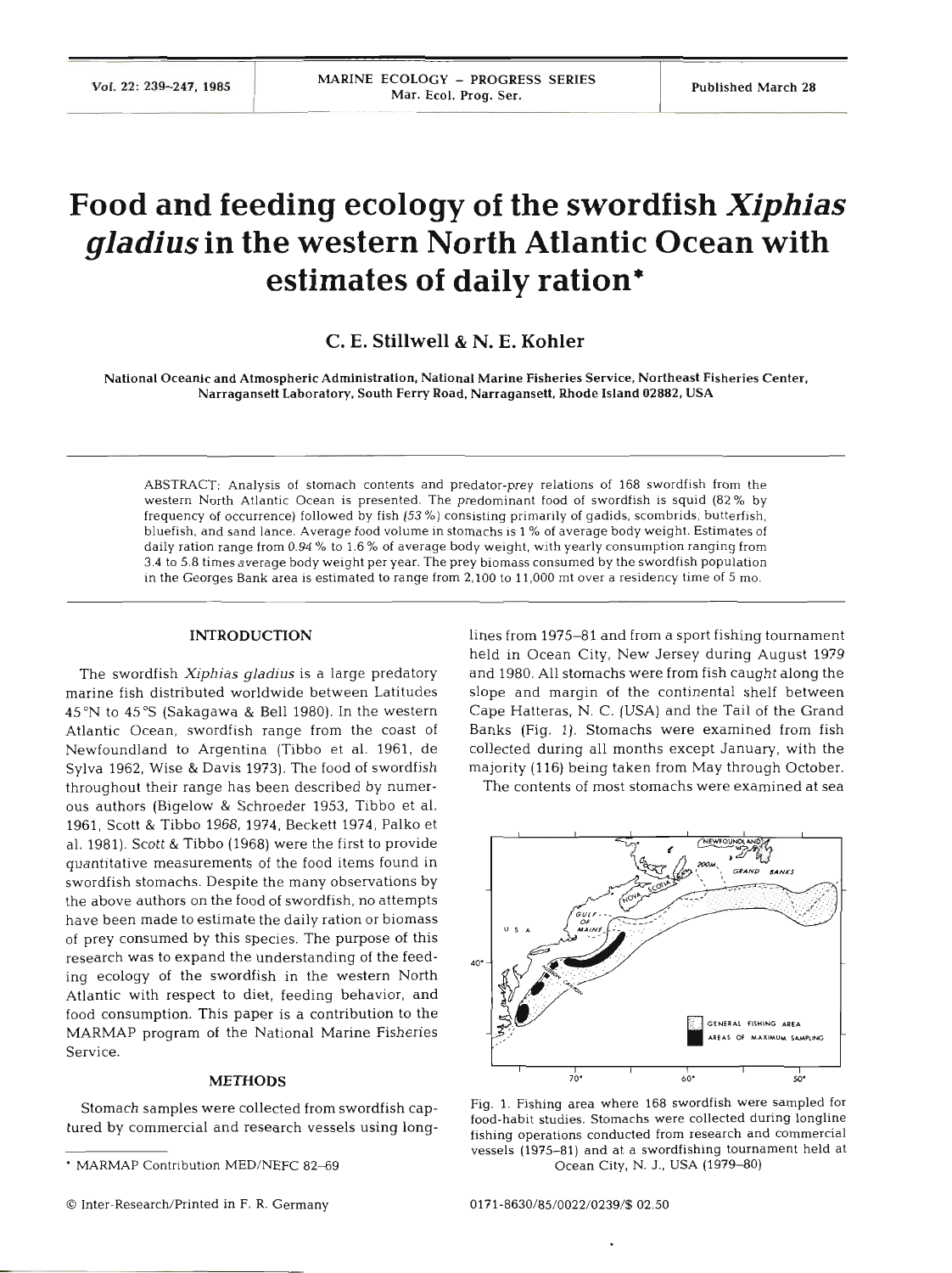(research cruises) or when brought to the dock (sport catches). Stomachs collected by commercial fishermen were iced or frozen and examined upon arrival at the laboratory.

Examination of stomach contents included identifjcation, enumeration, and volumetric measurement of each food item or type. **A** conversion of 1 m1 = 1 g was used to convert volume to weight. Prey items were identified to species or to the lowest taxonomic level whenever possible. Fish and squid remains in advanced stages of digestion were classed as unidentified teleosts or Cephalopoda, respectively. Measure-

dock (sport ments of the maximum stomach capac<br>
fishermen for a wide range of swordfish sizes. T<br>
rival at the described in Stillwell & Kohler (1982) pr<br>
measure of the theoretical maximum<br>
ed identifi-<br>
stomach and was u

 $\gamma$ sts of differences between means (P < 0.05).

Table 1. List of prey species or family groups occurring in 168 swordfish stomachs from the western North Atlantic Ocean (1975-81) by number, volume, and frequency of occurrence

|                                            | Num-<br>ber             | $\frac{0}{2}$<br>No | Vol<br>(m <sub>l</sub> ) | $\%$<br>Vol | Fre-<br>quency   | $\%$<br>Frequency |
|--------------------------------------------|-------------------------|---------------------|--------------------------|-------------|------------------|-------------------|
| Cephalopoda                                |                         |                     |                          |             |                  |                   |
| Ommastrephidae                             | 626                     | 27.95               | 24,422                   | 20.70       | 52               | 28.57             |
| Illex illecebrosus (short-finned squid)    | 665                     | 29.69               | 30,036                   | 25.46       | 48               | 26.37             |
| Gonatidae                                  | 13                      | 0.58                | 12                       | 0.01        | 5                | 2.75              |
| Octopoteuthidae                            | 19                      | 0.85                | 301                      | 0.26        | $\overline{4}$   | 2.20              |
| Histioteuthidae                            | 3                       | 0.13                | 7                        | 0.01        | 3                | 1.65              |
| Onychoteuthidae                            | 30                      | 1.34                | 163                      | 0.14        | $\overline{c}$   | 1.10              |
| Sepiolidae                                 | 9                       | 0.40                | 2                        | 0.00        | $\boldsymbol{2}$ | 1.10              |
| Octopoda                                   | 3                       | 0.13                | 2                        | 0.00        | $\overline{2}$   | 1.10              |
| Loligo pealei (long-finned squid)          | 3                       | 0.13                | 60                       | 0.05        | $\mathbf{1}$     | 0.55              |
| Thysanoteuthidae                           | 4                       | 0.18                | $\mathbf{1}$             | 0.00        | $\mathbf{1}$     | 0.55              |
| Chiroteuthidae                             | $\overline{2}$          | 0.09                | $\mathbf{1}$             | 0.00        | $\mathbf{1}$     | 0.55              |
| Architeuthidae                             | $\mathbf{1}$            | 0.04                | 1                        | 0.00        | $\mathbf{1}$     | 0.55              |
| Unidentified Cephalopoda                   | 467                     | 20.85               | 24,423                   | 20.70       | 56               | 30.77             |
| <b>Teleosts</b>                            |                         |                     |                          |             |                  |                   |
| Merluccius bilinearis (silver hake)        | 72                      | 3.21                | 11,126                   | 9.43        | 11               | 6.04              |
| Scomber scombrus (Atlantic mackerel)       | 25                      | 1.12                | 6,385                    | 5.41        | 9                | 4.94              |
| Gadidae (codfishes)                        | 16                      | 0.71                | 3,090                    | 2.62        | $6\,$            | 3.30              |
| Pomatomus saltatrix (bluefish)             | 10                      | 0.45                | 4,735                    | 4.01        | 5                | 2.75              |
| Ammodytes americanus (sand lance)          | 18                      | 0.80                | 195                      | 0.16        | 5                | 2.75              |
| Peprilus triacanthus (butterfish)          | 55                      | 2.46                | 1,800                    | 1.53        | 3                | 1.65              |
| Cubiceps athenae (bigeye cigarfish)        | 6                       | 0.27                | 750                      | 0.64        | 3                | 1.65              |
| Gempylidae (snake mackerels)               | 10                      | 0.45                | 234                      | 0.20        | 3                | 1.65              |
| Stromateidae (butterfishes)                | 5                       | 0.22                | 65                       | 0.06        | 3                | 1.65              |
| Myctophidae (lanternfishes)                | $\overline{4}$          | 0.18                | 18                       | 0.02        | 3                | 1.65              |
| Alepisauridae (lancetfishes)               | $\overline{2}$          | 0.09                | 615                      | 0.52        | $\overline{2}$   | 1.10              |
| Brevoortia tyrannus (Atlantic menhaden)    | $\overline{2}$          | 0.09                | 574                      | 0.49        | $\overline{c}$   | 1.10              |
| Paralepis atlantica (duckbill barracudina) | $\overline{4}$          | 0.18                | 310                      | 0.26        | $\overline{2}$   | 1.10              |
| Scopelosauridae                            | $\overline{4}$          | 0.18                | 51                       | 0.04        | $\overline{2}$   | 1.10              |
| Nemichthys scolopaceus (snipe eel)         | $\overline{\mathbf{4}}$ | 0.18                | 20                       | 0.02        | $\overline{2}$   | 1.10              |
| Sebastes marinus (redfish)                 | 8                       | 0.36                | 2.775                    | 2.35        | $\mathbf{1}$     | 0.55              |
| Scorpaenidae (scorpionfishes)              | $\mathbf{1}$            | 0.04                | 400                      | 0.34        | $\mathbf{1}$     | 0.55              |
| Clupea harengus (Atlantic herring)         | $\mathbf{1}$            | 0.04                | 200                      | 0.17        | $\mathbf{1}$     | 0.55              |
| Hyperoglyphe perciformis (barrelfish)      | $\mathbf{1}$            | 0.04                | 95                       | 0.08        | $\mathbf{1}$     | 0.55              |
| Cottidae (sculpins)                        | $\mathbf{1}$            | 0.04                | 15                       | 0.01        | $\mathbf{1}$     | 0.55              |
| Unidentified teleosts                      | 123                     | 5.49                | 4,914                    | 4.16        | 41               | 22.53             |
| <b>Miscellaneous</b>                       |                         |                     |                          |             |                  |                   |
| Animal remains                             | $\overline{2}$          | 0.09                | 190                      | 0.16        | 2                | 1.10              |
| Salpidae                                   | 4                       | 0.18                | $\mathbf{1}$             | 0.00        | $\mathbf{1}$     | 0.55              |
| Nematoda                                   | 17                      | 0.76                | $\mathbf{1}$             | 0.00        | $\mathbf{1}$     | 0.55              |
| Total                                      | 2,240                   |                     | 117,990                  |             |                  |                   |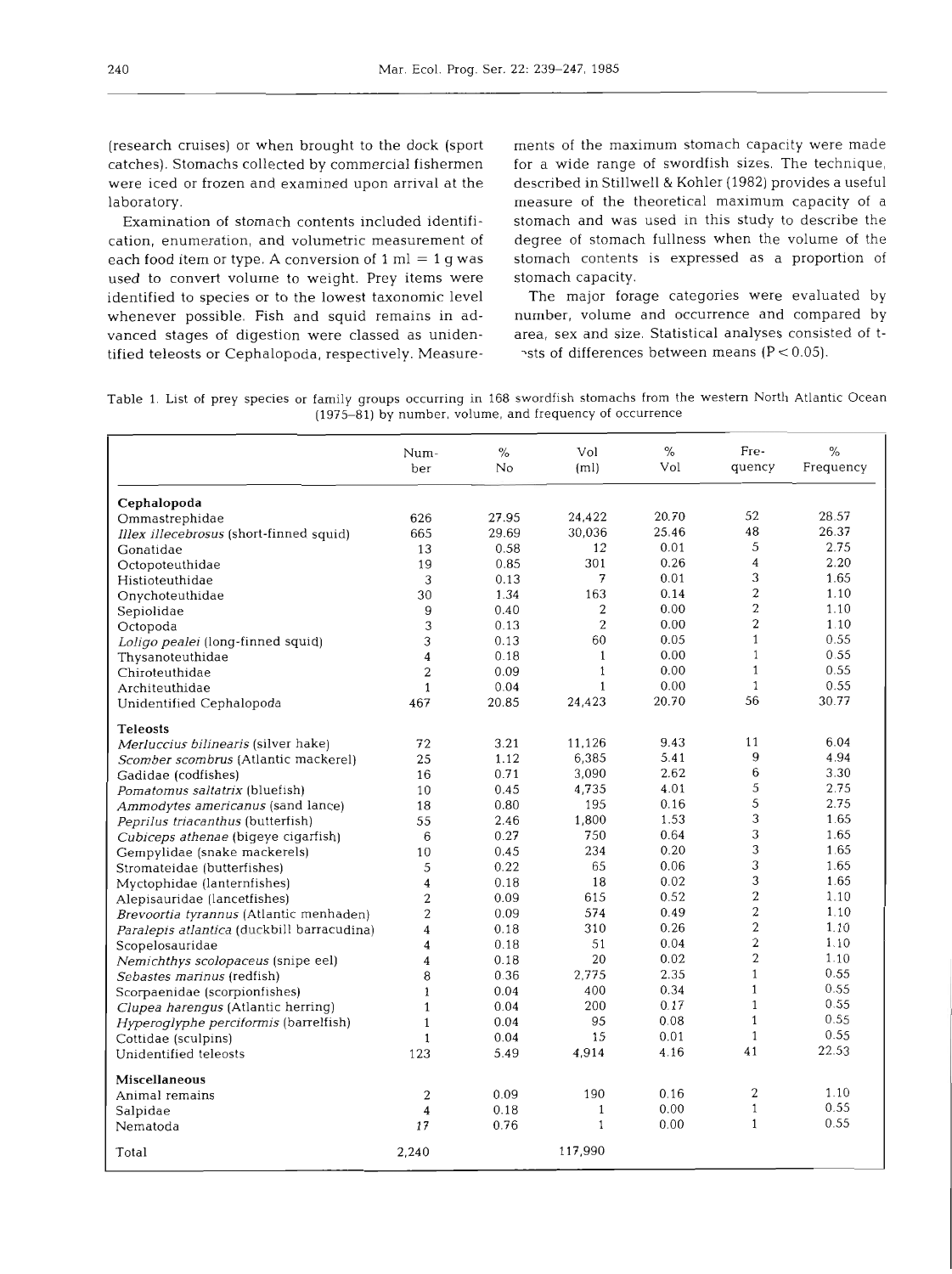## **RESULTS**

#### Food analysis

Stomachs from 168 swordfish of which 151 (90 %) contained food were examined. The total sample was comprised of 59 females, 44 males and 65 sex unknown.

The families and species of prey represented in all the stomach samples are presented in Table 1 and listed by decreasing frequency of occurrence in 2 food categories: Cephalopoda and teleosts. The table shows there is considerable diversity in the swordfish diet including near surface, demersal, and mesopelagic species.

The prey list from Table 1 is combined into 9 major forage categories (Fig. 2) in order to illustrate the importance of each in the swordfish diet.



**Fig.** *2. Xiphias gladius.* Nine major forage categories observed in 168 stomachs collected from fish caught over the slope and edge of the continental shelf in the area from Cape Hatteras, N. C. (USA) to the Tail of the Grand Banks (1975-81). Data expressed in terms of percentages by number, volume, and frequency of occurrence

### Cephalopoda

Cephalopods comprised the most important food in the swordfish diet, having the highest percentages by number (82 %), volume (67 %), and frequency of occurrence (82 %) (Fig. **2).** This food group was represented by 11 taxa (9 families, 2 species) of squids and l octopod (Table 1). When key characteristics necessary for identification to species were digested away, the upper and lower beaks (after Clarke 1962) and the mantle locking cartilage were the primary means of

identification to family. The family Ommastrephidae occurred most frequently with *Zllex illecebrosus* the predominant identifiable species. Members of the families Gonatidae, Octopoteuthidae, Histioteuthidae, and Onychoteuthidae occurred with decreasing frequency and were most often identified from beaks and mantle locking cartilages. Sepiolidae, Octopoda, Architeuthidae, Chiroteuthidae and Thysanoteuthidae were identified exclusively from beaks. *Loligo pealei*  was observed in only 1 stomach from a swordfish caught at the shelf break northeast of Cape Hatteras, N. C.

Unidentified cephalopod remains accounted for a large portion of the squid component in the overall diet (Table 1). A good part of these samples were collected in the early stages of the study when no attempt was made to identify squids beyond the class level. Because the ommastrephid squids contributed significantly to the swordfish's diet, it is probable that much of the unidentified cephalopod remains were from this family group.

### Teleosts

Teleosts occurred in 53 % of the stomachs (Fig. **2)**  and were represented by 20 species or family groups (Table 1). Fish are of secondary importance in this study as seen in Fig. 2 and consist of 'Other teleosts' (a catch-all group composed of mesopelagic and miscellaneous species represented by a few individuals) followed by gadids, scombrids, butterfish, bluefish and clupeids (by percent frequency of occurrence). The first 4 fish taxa in Table 1 are the most important by volume and occurrence. The sand lance ranked fifth in occurrence but only contributed 195 m1 of food. Because of this low volume and their small size, the sand lance is probably of less significance in the diet than their frequency of occurrence implies. Silver hake was the most important fish prey by number, volume, and frequency of occurrence. One stomach contained **43**  specimens averaging 28 cm in length. Other stomachs with silver hake held remains of 1 or 2 fish. Atlantic mackerel ranked second in importance in the diet. The possibility of confusing natural mackerel prey and bait was minimized by examining remains for hook damage. We were able to identify mackerel baits in stomachs for up to 12 h after ingestion. Remains in advanced stages of digestion (head, tail and abdominal cavity disintegrated) were considered to be natural prey.

The Gadidae included hakes *Urophycis* sp. and fish remains identified as cod or haddock. Although this family group is ranked third in Table 1 by occurrence, it actually contributed less in volume than bluefish which were larger in size than the hakes that com-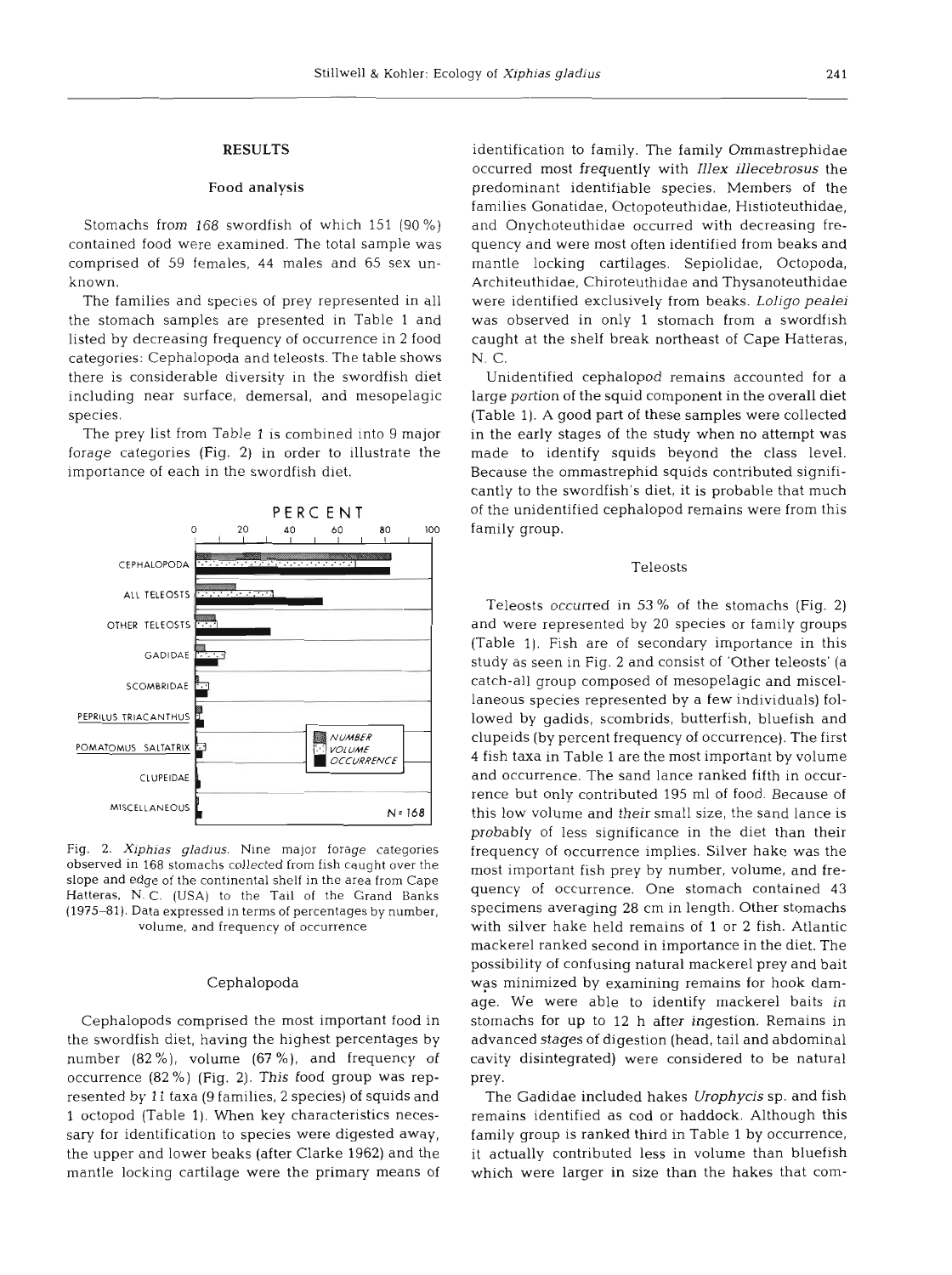prised most of the gadid species. Bluefish are ranked fourth based on number and occurrence but were third volumetrically (Table 1). Their occurrence, however, was restricted to stomachs collected from swordfish caught off North Carolina in spring. Gadids on the other hand, and hakes in particular, were observed in stomachs from a much larger geographic area making them a more important prey.

The remaining 15 species or families decreased rapidly in number, volume, and occurrence except for the butterfish and redfish which were important volumetrically (Table 1). All of these taxa can probably be considered occasional prey, eaten incidently as individual items or in quantity depending on their abundance or availability in a given locality. The dense schooling behavior demonstrated by butterfish and the aggregating behavior of some of the vertically migrating prey, including *Nemichthyes scolopaceus, Paralepis atlantica,* Myctophidae, Gempylidae, Alepisauridae, and Scopelosauridae, enhance their attraction as prey.

## **Feeding ecology**

## Feeding variability by area, sex and size

Examination of the data for area1 differences in diet showed that squid was the predominant food by number, volume and occurrence south of Hudson Canyon but was about equal in importance to fish north of this area. Shifts in importance of forage groups is influenced by their availability and abundance in an area, i.e. gadids, mackerel and butterfish are more abundant to the north, whereas bluefish do not appear to be available off the continental shelf in the north, but occur in the offings of Cape Hatteras, N.C. in the spring (Wilk 1977). Silver hake occurred only in stomachs from swordfish caught between southern New England and Emerald Bank south of Nova Scotia. Mackerel occurred in stomachs throughout the study area but were most prevalent in those from north of Hudson Canyon.

We saw no indication of food preference with respect to sex or size throughout the sampling area. A scatter diagram (26 points) of swordfish fork lengths *versus*  mantle lengths of ommastrephid squids suggested small, medium and large  $(> 200 \text{ cm})$  fish usually fed on approximately the same size-range of squids (7 to 25 cm). A similar trend was noted where all sizes of swordfish fed on various sized schooling and vertically migrating species, including sand lance, butterfish, lanternfish, snake mackerel, and barracudinas.

## Relation of body size to food volume and maximum stomach capacity

The average round weight of 122 weighed fish was 58 kg (range 5.0 to 204.0 kg). Females were heavier than males throughout the sampling area. Average weights for 56 females and 41 males were 57.3 and 53.0 kg with weight ranges of 6.0 to 204.0 and 5.0 to 131.0 kg, respectively. There was a trend of increasing body weight from south to north with average weights of 52.0 and 45.0 kg for females and males south of Hudson Canyon increasing to 61.0 and 55.4 kg in the area north of the canyon.

The average food volume for all fish examined was 604 m1 (range 0 to 6,380 ml) equivalent to 1.0 % of the average body weight (BW). Percentages ranked as high as 8.3 % BW. Average food volumes from stomachs collected north and south of Hudson Canyon were 849 ml  $(1.4\%$  BW; avg. BW 60.3 kg; n = 93) and 301 m1 (0.6 % BW; avg. BW 52.0 kg; n = 75), respectively. These average volumes were significantly different (t-test, p < 0.01). To discern differences in average food volumes by size, fish were separated into juveniles and adults based on the findings of Irby' (pers. comm.) who estimated weights at maturity to be 21 and 67 kg for males and females, respectively. Our analysis showed there was no significant difference in average food volume by weight class (immature, mature) between the sexes within each area. Food volumes increased with increasing body length, but decreased per unit body weight  $(ml kg^{-1})$  as fish weight increased.

To determine degree of stomach fullness, a ratio (in terms of volume) of the food content to the maximum water capacity of the stomach was calculated. The average of 92 ratios was 23.5 % with a range of 0.05 to 72.4 %. The stomach with the highest ratio (72.4 %) was from a 304 kg fish that contained 9.0 1 (approximately 9.0 kg) of flesh from the mantle of a large squid. The mean fluid capacity of 98 stomachs was 2.3 1 and amounted to 4.0 % of the average body weight. The highest percentage determined was 11.2 %. This was from a 30 kg fish whose stomach held 3,350 m1 of water.

#### Role of the sword in feeding

Indications from this study show that the swordfish's bill is an important adaptation for obtaining food. Examinations of stomach contents revealed that swordfish engulfed whole food items as well as slashed and maimed a variety of prey types before ingesting them. Approximately 25 to 30 % of the squid with mantle lengths of 7 to 25 cm found in the stomachs were decapitated or showed slash marks across the

E. B. Irby, Florida Department of Natural Resources, 727 Belvedere Road, West Palm Beach, Florida, 33405, USA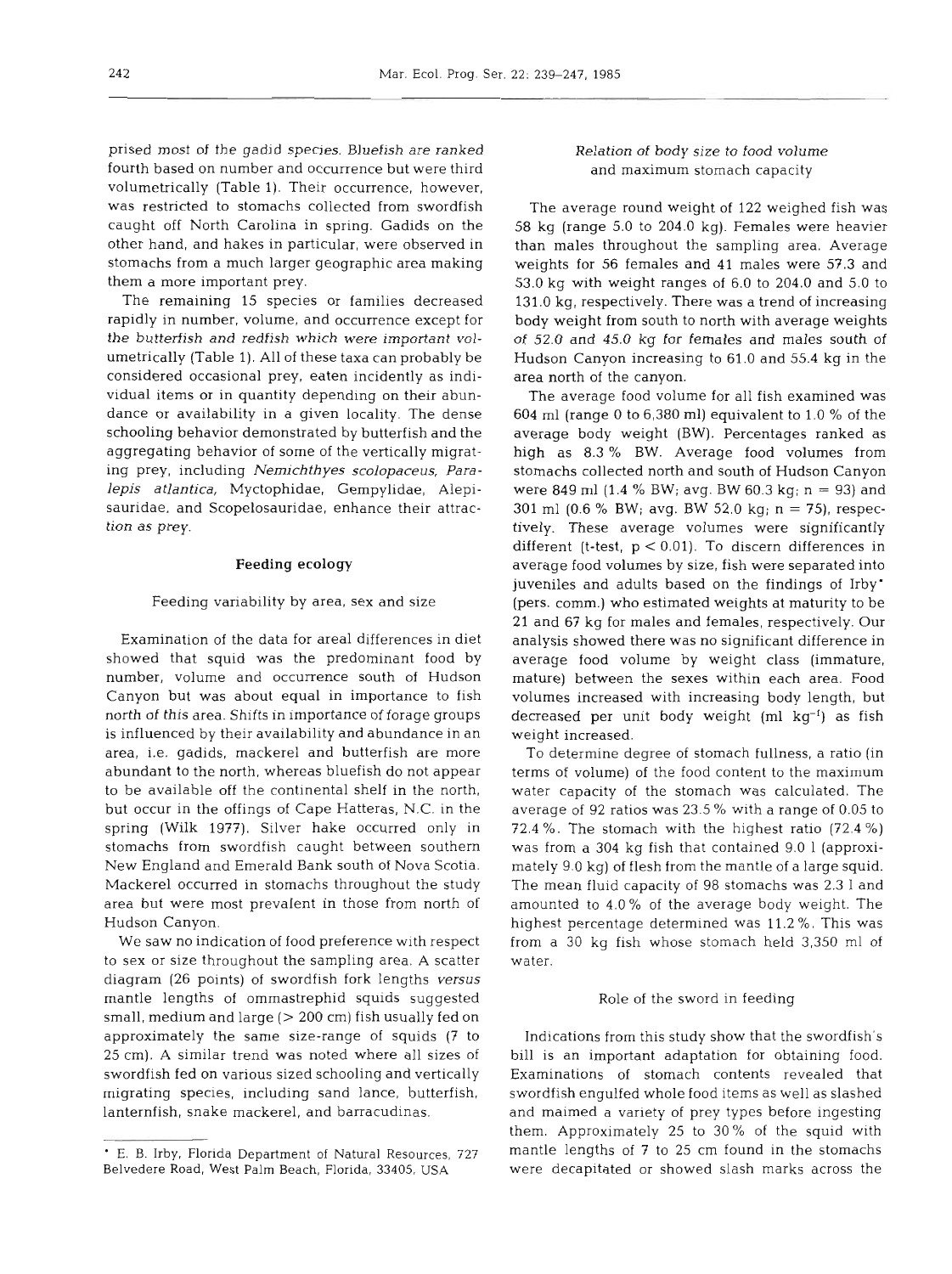mantle. In 1 stomach, mantle remains 1.5 to 3.0 cm thick from a large squid showed evidence of having been cleanly slashed into edible sized portions. **A**  second stomach contained the posterior end of a squid mantle that had a fin width of 31 cm. One of the lancetfish was severed in two, 3 of the redfish had deep gashes behind the head and many of the mesopelagics were partly or completely cut in half. In general, small prey items often showed signs of having been struck with the sword in a random fashion, whereas larger items (redfish, lancetfish, large squid) appeared to have been singled out and incapacitated or reduced in size with a slash or more from the sword.

#### Estimates of daily ration and annual food consumption

An estimate of daily ration for swordfish was calculated using the average stomach content volume and a stomach evacuation rate derived by Equation 1 from Elliot & Persson (1978):

$$
S_t = S_0 e^{-Rt} \tag{1}
$$

where  $S_0$  and  $S_t$  = amounts of food in the stomach at beginning and end of t h;  $R =$  exponential rate of gastric evacuation. In the model, R is unaffected by fish size, food size, meal size, and feeding frequency. Temperature and rate of food consumption are assumed to be constant with gastric evacuation occurring without an appreciable time lag after food is ingested.

There is virtually no information on stomach evacuation rates for swordfish, but because they cohabit the same trophic levels with the blue and shortfin mako shark and display similarities in prey (Kohler & Stillwell 1981, Stillwell & Kohler 1982) and daily activities (Carey & Robison 1981), we assumed it was reasonable to apply R values derived from Equation 1 for the blue  $(0.0376 \text{ h}^{-1})$  (Kohler & Stillwell 1981) and shortfin mako shark (0.0479 and 0.0639 h<sup>-1</sup>) (Stillwell & Kohler 1982) to calculate minimum and maximum daily ration estimates for the swordfish. The 2 R values for the mako shark were derived using digestion time intervals of 48 and 36 h, respectively. Assuming the R values are applicable, daily ration (C) for the swordfish was calculated by the equation:

$$
C = 24 \, \overline{SR} \tag{2}
$$

where  $\bar{S}$  = mean weight (.604 kg) of stomach contents. Equation (2) is the reduced version of the Elliot & Persson (1978) model given that the above assumptions are true. The minimum daily ration estimate using the blue shark R value was 0.545 kg (0.94 % BW). At this feeding rate the average swordfish would consume 199 kg or 3.4 times its weight per year. Daily rations based on the shortfin mako data resulted in estimates of 0.694 and 0.926 kg (1.2 and 1.6 % BW) with annual consumption weights of 253 and 338 kg which amount to 4.4 and 5.8 times the average body weight. The daily ration estimates thus derived appear reasonable and compare favorably with values determined for other predatory species (Table 2).

Table 2. Comparison of daily ration and annual food consumption values for swordfish and other predatory fish species

| Species                                     | Average<br>length<br>(cm) | Average<br>weight<br>(kg) | % BWa d <sup>-1</sup> $\times$ BW yr <sup>-1</sup><br>$kg d^{-1}$<br>$kgyr^{-1}$         |                                                               |              |             | Source                    |  |
|---------------------------------------------|---------------------------|---------------------------|------------------------------------------------------------------------------------------|---------------------------------------------------------------|--------------|-------------|---------------------------|--|
| <b>Teleosts</b>                             |                           |                           |                                                                                          |                                                               |              |             |                           |  |
| Swordfish                                   | 153                       | 58.0                      | $0.545 - 0.926$                                                                          | 199.0-338.0                                                   | $0.94 - 1.6$ | $3.4 - 5.8$ | This study                |  |
| Skipjack tuna                               | 44                        | 1.6                       | 0.136                                                                                    | 50.0                                                          | 8.6          | 31.0        | Magnuson (1969)           |  |
| Giant bluefin tuna                          |                           | $364.0^{b}$               | $26.0 - 42.0$ c                                                                          |                                                               | $8.0 - 10.0$ |             | Butler & Mason (1977)     |  |
| Giant bluefin tuna                          |                           | 250.0 <sup>d</sup>        |                                                                                          |                                                               | 3.0          |             | Tiews (1978)              |  |
| <b>Sharks</b>                               |                           |                           |                                                                                          |                                                               |              |             |                           |  |
| Mako                                        | 175                       | 63.0                      | 2.0                                                                                      | 730.0                                                         | 3.2          | 11.6        | Stillwell & Kohler (1982) |  |
| Lemon                                       | 70                        |                           |                                                                                          |                                                               | 3.0          |             | Gruber (1982)             |  |
| Lemon                                       | Immature                  |                           |                                                                                          |                                                               | 1.4          |             | Clark (1963)              |  |
| Lemon                                       | 274                       |                           |                                                                                          |                                                               | 0.5          |             | Clark (1963)              |  |
| Scalloped hammerhead                        |                           | 49.9                      | 0.680                                                                                    | 248.2                                                         | 1.4          | 5.0         | Clark (1963)              |  |
| Sand tiger                                  | 137                       |                           | 0.680                                                                                    | 248.2                                                         |              |             | Clark (1963)              |  |
| Nurse                                       |                           | 152.4                     | 0.450                                                                                    | 164.3                                                         | 0.3          | 1.1         | Clark (1963)              |  |
| Blue                                        | 172                       | 38.5                      | 0.144                                                                                    | 52.6                                                          | 0.4          | 1.4         | Kohler & Stillwell        |  |
|                                             |                           |                           |                                                                                          |                                                               |              |             | (in prep.)                |  |
| Sandbar                                     |                           | 32.8                      | 0.143                                                                                    | 52.2                                                          | $0.3 - 0.5$  | 1.6         | New England               |  |
|                                             |                           |                           |                                                                                          |                                                               |              |             | Aquarium <sup>e</sup>     |  |
| Sandbar                                     | 56                        | 1.8                       | 0.018                                                                                    | 6.6                                                           | 1.0          | 3.6         | Medved, Stillwell         |  |
|                                             |                           |                           |                                                                                          |                                                               |              |             | & Casey (in press)        |  |
| <sup>ª</sup> BW = Body weight               |                           |                           |                                                                                          | <sup>d</sup> Average weight at end of $\sim$ 100 feeding days |              |             |                           |  |
| <sup>b</sup> Average estimated round weight |                           |                           | <sup>e</sup> G. Early, Biologist, New England Aquarium, Central Wharf, Boston, MA 02110, |                                                               |              |             |                           |  |
| <sup>c</sup> Depending on feeding frequency |                           |                           | <b>USA 1979</b>                                                                          |                                                               |              |             |                           |  |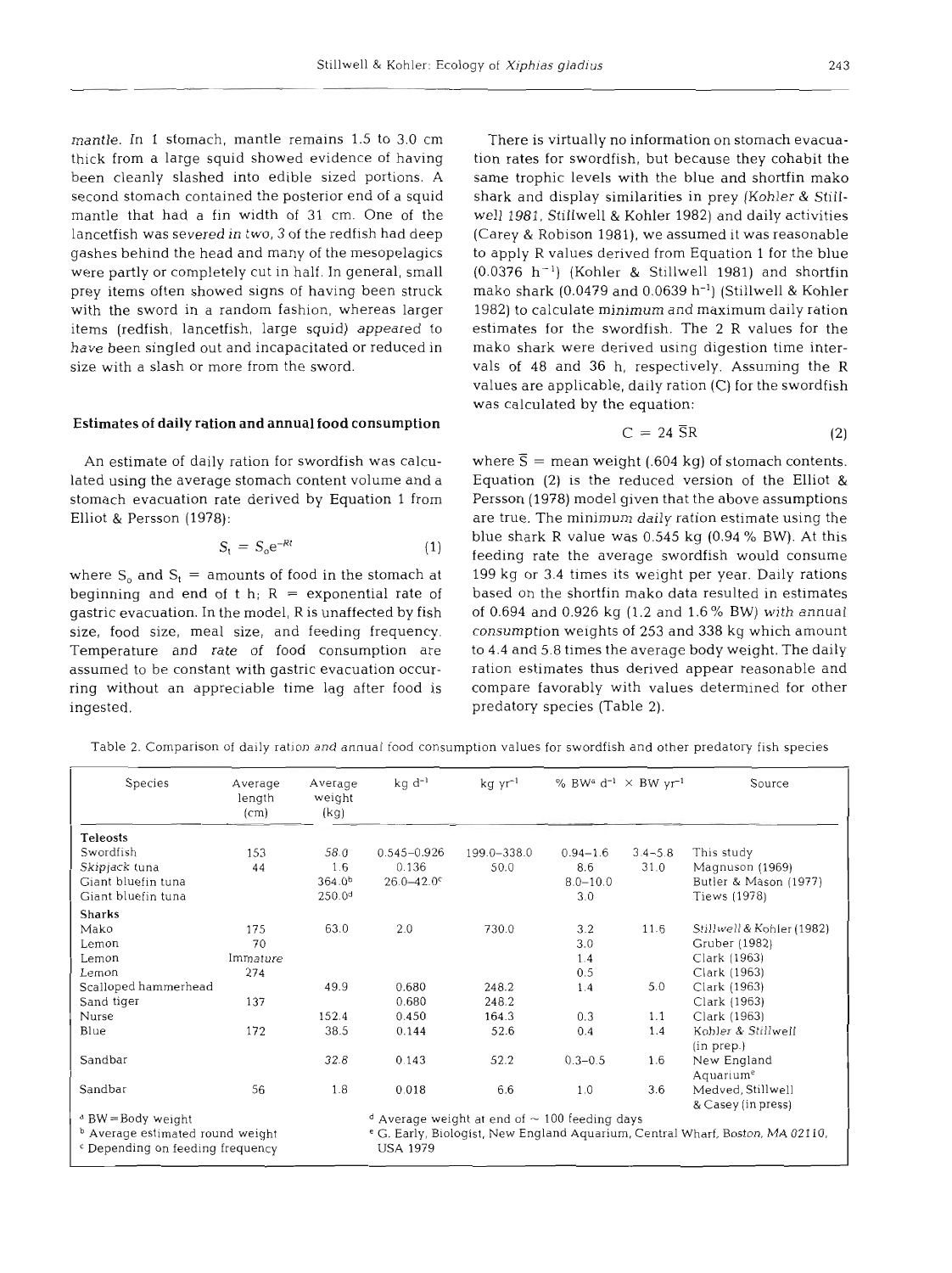Estimates of minimum and maximum prey biomass consumed by swordfish were determined for the region of Georges Bank where the biomass of swordfish is estimated to vary from a minimum of 1091.2 mt (metric tons) to possibly 3 times that amount (Casey et al. in press). Using the average stomach content weight of ,849 kg from swordfish north of Hudson Canyon which is representative of those fish from Georges Bank and R values from the blue  $(0.0376 \ h^{-1})$  and mako  $(0.0639 \, h^{-1})$  sharks, we calculated daily rations ranging from 0.766 to 1.302 kg. These are equal to 1.27 and 2.15 % of the average body weight for the area. In terms of prey biomass consumed, these percentages are equivalent to 13.8 and 23.5 mt  $d^{-1}$ . Assuming an average swordfish residency time of 153 d (Casey et al. in press), the amount of prey consumed may vary from 2,100 to 3,600 mt. If the swordfish biomass is indeed 3 times greater than the minimum value suggested, the food consumed could be as high as 6,000 to 11,000 mt.

#### **DISCUSSION**

Results from this study indicate that cephalopods (squids) are the primary dietary component of the swordfish in the western North Atlantic Ocean. Yabe et al. (1959), Ovchinnikov (1970), and Toll & Hess (1981) also showed this to be the case after examining swordfish from the Pacific, tropical Atlantic and south Florida coast, respectively. Earlier reports (Goode 1883, Rich 1947, Bigelow & Schroeder 1953, Tibbo et al. 1961, Beckett 1974) for the western North Atlantic emphasized the importance of fish in the swordfish diet with squid being relatively unimportant. These reports were based on qualitative observations only, but results of volumetric measurements by Scott & Tibbo (1968) of the food from 135 swordfish stomachs examined in 1964-65 from fish collected on the eastern part of Georges Bank also reflected low (16 % by volume) utilization of squid as food. Our data show that a different situation exists at the present time, which is a result of a steadily increasing abundance of squid along the continental margin from Cape Hatteras to the Gulf of Maine (Lange & Sissenwine 1980, Lange 1982). Lange (1982) has shown that from 1968 to 1981 the estimated biomass of *Illex* sp. in this area increased from 1,845 to 68,611 mt. The biomass of *Loligo* pealei fluctuated yearly during this period from as low as 18,800 to over 51,000 mt, but since this species only occurs out to 200 m depth on the upper continental shelf (Lange & Sissenwine 1980) it is not available to swordfish captured by pelagic longlines further offshore.

The importance of silver hake in the swordfish diet was noted by us (Table 1) and was also reported as a major forage item by Bigelow & Schroeder (1953), Tibbo et al. (1961), and Scott & Tibbo (1968, 1974). The last authors were the first to provide a numerical ranking of importance and showed that predation on this species occurred on Georges Bank and to the east. Woodhead (1964) reported that the silver hake is primarily a benthic species that rises off the bottom at night where according to Scott & Tibbo (1968) it becomes available as prey for swordfish.

The occurrence of hake (Urophycis sp.) and cod-like remains (see Gadidae, Table 1) in 6 stomachs was not unexpected in view of the diversity of species observed. Scott & Tibbo (1968) however considered hake a rare food item since they saw only 3 specimens in 1 stomach out of over 500 examined. In contrast, they reported the barracudina Paralepis atlantica to be the second most important prey by volume and occurrence in their examination of over 650 stomachs. We identified only 4 specimens in 2 stomachs, but cannot discount the possibility that a portion of the unidentified fish remains occurring in some of the stomachs was comprised of this species, making it more important than our data indicate.

The occurrence of 8 redfish in 1 stomach (Table 1) was similar to situations described by Tibbo et al. (1961) and Scott & Tibbo (1968) where multiple numbers of a particular prey species (e.g. redfish, herring) were eaten by a single swordfish. This condition was also observed on a few occasions by commercial longliner Captains Phillip and James Ruhle (pers. comm.) while cleaning swordfish caught on the banks south of Nova Scotia and Newfoundland.

The differences observed in body weight and food volume north and south of the Hudson Canyon region cannot be discounted as artifacts in the data nor the results of too few samples. The increase in size (length and weight) of swordfish along the east coast of the US and southern Canada from south to north has been observed and reported by Beckett & Tibbo (1968) and Beckett & Freeman (1974). Most recently, Hoey & Casey' (pers. comm.) confirmed earlier observations that average size increases with increasing latitude after analysing dressed weight data from several thousand swordfish. The region separating our 2 areas approximates those used by Beckett & Freeman (1974) and Hoey & Casey (pers. comm.) to divide their data into bio-geographic zones. We are cognizant of the fact that our area south of Hudson Canyon is proportionately smaller than the nothern area but suggest the fish

<sup>&#</sup>x27; J. J. Hoey, National Marine Fisheries Service, SEFC Laboratory, 75 Virginia Beach Drive, Miami, Florida 33149, USA; J. G. Casey, National Marine Fisheries Service, NEFC Laboratory. South Ferry Road. Narragansett, Rhode Island 02882, USA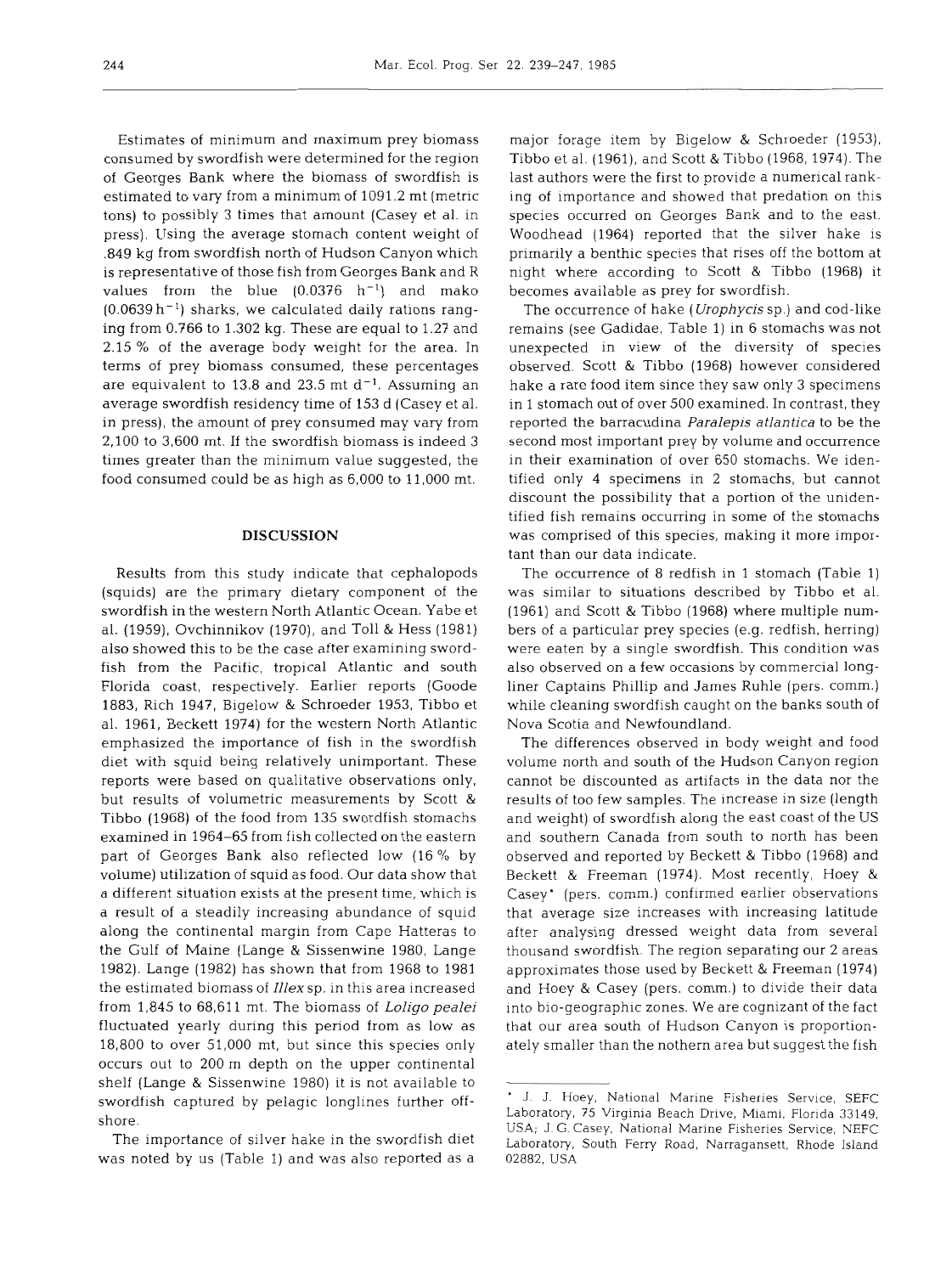

Fig. 3. Mean depth zones occupied diurnally by **Xiphias gladius** occurring over deep-water and showing the overlap of the daily vertical migrations (DVM) of swordfish, mesopelagic fish, and pelagic squids. Number values following squid family names indicate approximate maximum depths attained by species within each family (adapted from Marshal1 1971)

here are probably representative of those occurring at least as far south as 33" 00' N latitude, which is the one used by Hoey & Casey to define the southern boundary of their 'Hatteras' zone.

The increasing food volumes in swordfish stomachs from south to north can be accounted for on the basis of increasing size of the swordfish as shown by our data. This same relation was reported for swordfish examined by Scott & Tibbo (1968). In addition to increasing fish size, there is an increase in available prey biomass from the Middle-Atlantic Bight to Georges Bank (Clark & Brown 1977, Cohen & Grosslein (in press); Clark' pers, comm.). Available evidence shows that the levels of primary productivity between Cape Hatteras and the Gulf of Maine places this portion of the continental shelf among the most productive in the world, especially that area from the New York Bight to Georges Bank (O'Reilly & Busch 1984). The increased primary productivity and prey abundance from north of Hudson Canyon to Georges Bank would thus account for the larger stomach content volumes found in this region.

The use of the sword as a physical adaptation for incapacitating or killing prey has been recognized and accepted for many years (Goode 1883, Bigelow & Schroeder 1953, Scott & Tibbo 1968). There appears to be no consistent pattern, however, as to when prey is slashed (Tibbo et al. 1961, Scott & Tibbo 1968, present

study), nor does the kind of species seem to influence an onslaught since cut and whole individuals of the same species are often found in a stomach and show similar amounts of digestion. Scott & Tibbo (1968) point out that the sword is highly specialized for lateral slashing, and to be most effective must be used on prey that are oriented vertically in the water or the swordfish must be vertically oriented itself when ascending or descending. In recent years, evidence of vertical orientation by barracudinas (Houot 1958, Rofen 1966) and some pelagic squids (Toll & Hess 1981), including the Ommastrephidae, Thysanoteuthidae, Onychoteuthidae, and Histioteuthidae may explain why these taxa on occasion contribute significantly to the swordfish's diet.

Prey size (length) is probably not a limiting factor in food selection by the swordfish except to the extent where a prey item is too small to attract attention or so large that it cannot be cut into smaller pieces with the sword. Maksimov (1968) reported the occurrence of a 114 cm shark that was eaten whole by a **374** cm swordfish. He also reported that large Trachypteridae (kingof-the-herrings) up to 2.5 m in length are frequently found in swordfish stomachs. We have to assume that some of these were in pieces since it would seem an impossible feat for even a large swordfish to swallow prey of this size in one piece. Evidence from our data clearly shows that the swordfish is able to slash the thick mantle flesh of large squid into edible sized pieces.

It is generally accepted that large predatory fishes

S. H. Clark, Northeast Fisheries Center, National Marine Fisheries Service, **NOAA,** Woods Hole, MA 02543, USA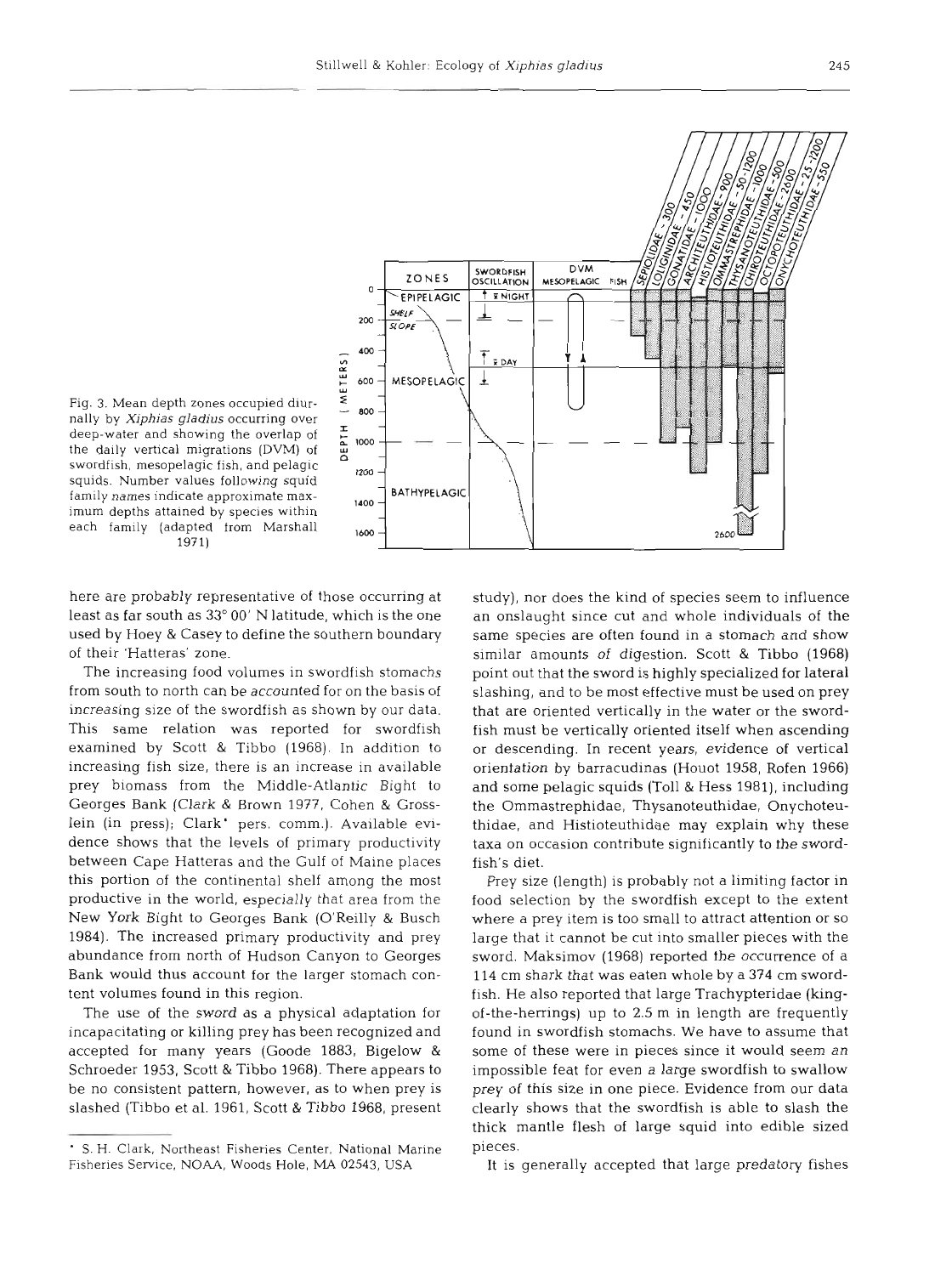eat what is available in the greatest abundance in their immediate environment (Scott & Tibbo 1968, Palko et al. 1981). The diversity of prey species occurring in swordfish stomachs (Bigelow & Schroeder 1953, Tibbo et al. 1961, Scott & Tibbo 1968, Beckett 1974, this study) implies an opportunistic feeding pattern which allows swordfish to forage from various trophic levels during diurnal vertical migrations (DVM). First proof of the swordfish's ability to descend deep into the mesopelagic zone was provided by Zarudski (1967) and Church (1968) when visual observations of this species were made at 610 and 654 m, respectively. More recently, experiments by Carey & Robison (1981) demonstrated DVMs of swordfish ranging to 617 m. Information from one of these experiments conducted off North Carolina was used to illustrate the extent of the DVM by swordfish and how it overlaps the DVM of the mesopelagic fish and 10 families of squid found in our stomach samples (Fig. 3). The experiment showed that the average day-night depths approximated 510 and 90 m respectively with oscillations around these means varying from  $<$  5 to about 100 m. These depths are well within the DVMs for most mesopelagic fishes (Marshal1 1971) and pelagic squids occurring off the margins of the continental shelf (Voss 1967, Roper & Young 1975, Toll & Hess 1981). Although food may be a prime factor initiating these daily movements, sonic tracking experiments in the Atlantic and Pacific Oceans (Carey & Robison 1981) suggest that other variables, including oxygen, buoyancy, water depth, temperature, light intensity, and location, also affect the vertical movements of swordfish.

Consumption estimates from this study suggest swordfish require a minimum-maximum food biomass of 2,100 to 11,000 mt during their residency time on Georges Bank. Comparative estimates of consumption for all large pelagic fish (tunas, billfish) and sharks occurring on Georges Bank have been derived for the same time interval by Casey et al. (in press). These authors calculated a predator biomass ranging from 6,000 to possibly 60,000 mt, with corresponding estimates of consumption ranging from 9,000 mt to as high as 90,000 mt. A further comparison is made with the impact of marine mammals (cetaceans) on the available prey biomass of Georges Bank. Using data from a study by Scott et al. (1983) we were able to isolate information to show that during the summer and fall (corresponding closely to our swordfish residency time), the cetacean population consumes an estimated 240,000 mt of prey biomass. This figure may be an underestimate of at least 2 to **3** times (Scott et al. 1983). Total prey consumption (primarily finfish and squid) by the large predator species occurring in the Georges Bank region could thus approach 330,000 mt over an approximately 6 mo period. This amounts to about

15 % of the annual biomass of finfish and squid produced in the area based on a production estimate of 52 kcal  $m^{-2}$  yr<sup>-1</sup> from data collected in the early 1970's (Cohen & Crosslein in press).

*Acknowledgements.* Special thanks are given to commercial longliners Captain Phillip Ruhle and James Dagley of the 'Audry Lynn' and Captain James Ruhle and Joseph Garcia of the 'Darana R' for providing stomach samples, and to the tournament officials of the Ocean City Marlin and Tuna Club at Ocean City, N. J, for allowing us to examine swordfish stomachs at their dock. We are qrateful to those staff members of the Apex Predator Task at the NOAA, NMFS Narragansett Laboratory who assisted during field collections and Jack Casey for encouraging this research. We are also grateful to Dr. Francis Carey for discussions of his studies on diurnal behavior of swordfish and to the Captains and crew of the Polish RV 'Wieczno' who assisted during several research cruises.

## LITERATURE CITED

- Beckett, J. S. (1974). Biology of swordfish, *Xiphias gladius* L., in the northwest Atlantic Ocean. In: Shomura, R. S., Williams, F. (ed.) Proceedings of the International Billfish Symposium, Kailua-Kona, Hawaii, 9-12 Aug. 1972. Part 2. Review and Contributed Papers, U. S. Dep. Comm., NOAA Tech. Rep. NMFS SSRF-675: 105-106
- Beckett, J. S., Freeman, H. C. (1974). Mercury in swordfish and other pelagic species from the western Atlantic Ocean. In: Shomura. R. S.. Williams, F. (ed.) Proceedings of the International Billfish Symposium, Kailua-Kona, Hawaii, 9-12 Aug. 1972. Review and Contributed Papers, U. S. Dep. Comm., NOAA Tech. Rep. NMFS SSRF-675: 154-159
- Beckett, J. S., Tibbo, S. N. (1968). Recent changes in size composition of Canadian Atlantic swordfish catches. In: Maclellan, J. S. (ed.) Selected papers from the 1968 annual meeting. ICNAF Redbook 1968. Part I11
- Bigelow, H. B., Schroeder, W. C. (1953). Fishes of the Gulf of Maine. U. S. Fish Wildl. Sen. Fish. Bull. 53: 351-357
- Butler, M. J. A., Mason, J. M. (1977). Behavioral studies on impounded bluefin tuna. ICCAT Collective Volume of Scientific Papers. 7 (2): 379-382
- Carey, F. G., Robison, B. H. (1981). Dally patterns in the activities of swordfish *Xiphias gladius,* observed by acoustic telemetry. Fish. Bull. U. S. 79: 277-292
- Casey, J. G., Hoey, J. J., Grosslein. M. D. (in press). Large pelagic predators - swordfish, tunas, billfishes and large sharks. In: R. Backus (ed.) The ecology of Georges Bank. MIT Press
- Church. R. E. (1968). Broadbill swordfish in deep water. Sea Front. 14: 246-249
- Clark. E. (1963). The maintenance of sharks in captivity, with a report on their instrumental conditioning. In: Gilbert, P. (ed.) Sharks and survival. D. C. Heath and Company, Boston, p. 115-149
- Clark. S. H., Brown, B. E. (1977). Changes in biomass of finfishes and squids from the Gulf of Maine to Cape Hatteras, 1963-74, as determined from research vessel survey data. Fish. Bull. U. S. 75: 1-21
- Clarke, M. R. (1962). The identification of cephalopod beaks and the relationship between beak size and total body weight. Bull. Br. Mus. (Nat. Hist.) Zool. 8: 419-480